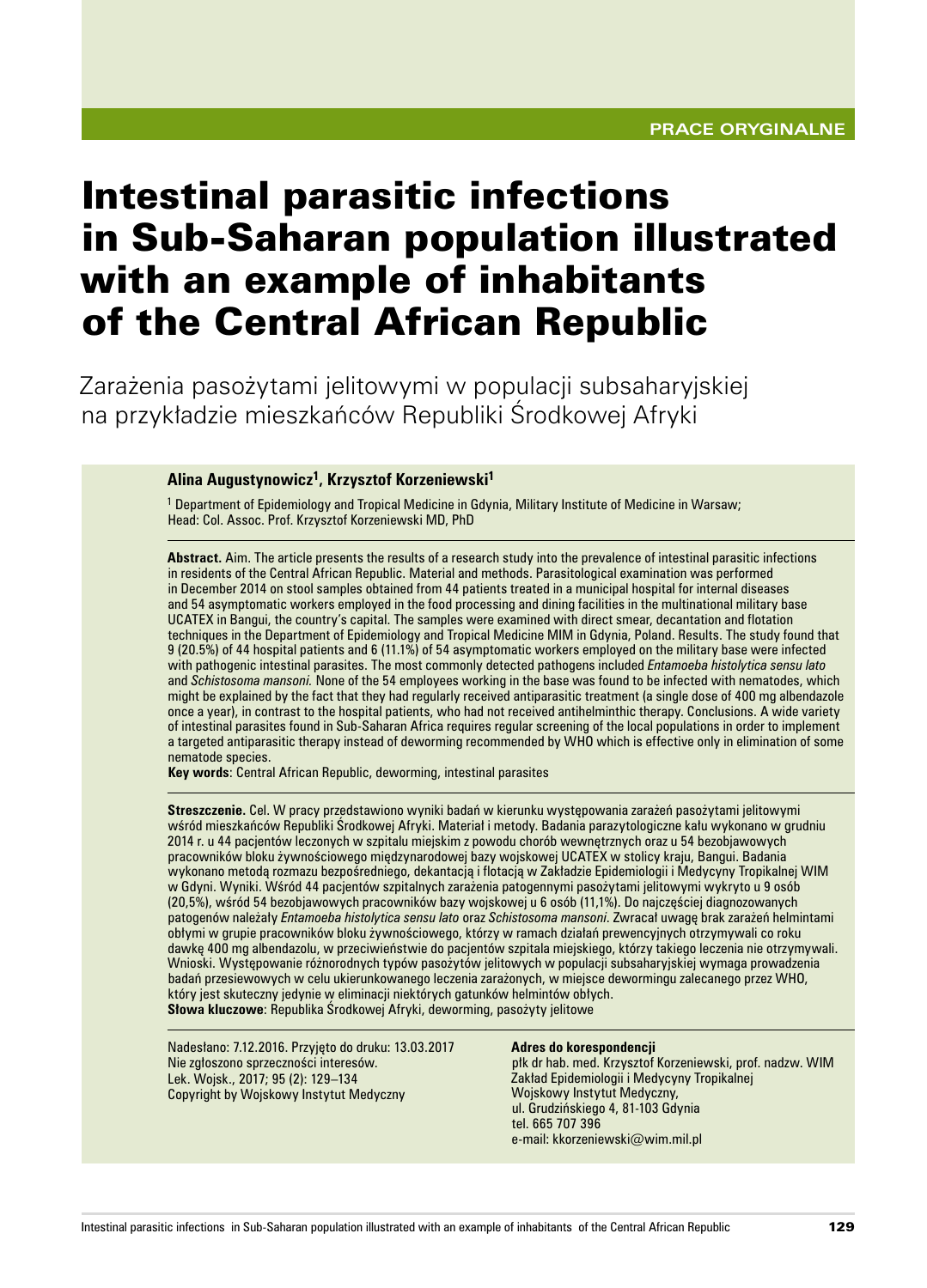# Introduction

The Central African Republic (CAR) is located in Sub-Saharan Africa in the tropical climate. Across the country, there is a significant risk of developing infectious and invasive diseases and this risk especially applies to food- and water‑borne infections. It is mostly associated with widespread soil and water pollution, limited access to uncontaminated drinking water, lack of hygiene at all stages of food production and sale, a limited number of healthcare providers, severe shortages of basic medicines and medical equipment, low vaccination rates for infectious diseases, a large number of asymptomatic carriers and mass migration of the local population. Diarrheal diseases are also endemic across the whole country and occur all year round. Treatment difficulties frequently arise from limited availability of laboratory diagnostics. One of the most common etiological factors for diarrheas in the CAR is *Escherichia coli* (a study carried out during the outbreak of diarrheal diseases in 1996 demonstrated that 108 of the patients examined were infected with ETEC, four of them died). A study into a group of outpatients treated for diarrheal diseases in the country's capital, Bangui between 2004 and 2005, showed that 3% of the subjects were infected with salmonellosis.

A population-based study into children demonstrated shigellosis prevalence of 9.7%. In 2005, an outbreak of hepatitis E was reported from Bangui (213 confirmed cases, the source of infection being contaminated water). In 2016, an outbreak of cholera was reported; the disease was confirmed in 265 patients, 21 of whom died [1]. Food- and water‑borne diseases of parasitic etiology are also widespread in the Central African Republic. Screening tests conducted in 3,352 Bangui residents in the 1980s, revealed that as many as 46.8% subjects were found to be infected with intestinal parasites, of which 26.7% were infected with ancylostomiasis, 20.8% with schistosomiasis (*Schistosoma mansoni*), and 18.2% with amebiasis. The authors of the study emphasized that polyparasitism was widespread among study participants [2]. Over the last 30 years, the CAR has been experiencing serious civil unrest which led to the outbreak of a civil war. As a consequence, the level of medical care, including screening for infectious and invasive diseases, has deteriorated considerably. Owing to limited diagnostic and therapeutic capabilities of the local healthcare providers, treatment is often administered without laboratory confirmation of the etiological agent and the infections are managed with a limited range of pharmaceutical products. Between 2014 and 2015, a multinational UN-mandated military operation was conducted in Bangui, the capital of the Central African Republic. Soldiers from the Polish Military Contingent participated in the mission. The Head of the Department of Epidemiology and Tropical Medicine of the Military Institute of Medicine, responsible for epidemiological surveillance in the area, decided to perform parasitological examination among residents of the area where

Polish troops were deployed. The examination was possible thanks to the cooperation with the missionaries from the Society of African Missions who run the public hospital in Bangui, and the managers of the *Ecolog* company employing workers at the food processing and dining facilities in the UCATEX base in Bangui. Biological material was obtained from two study groups.

The aim of the study was to assess the prevalence of intestinal parasites in residents of the Central African Republic.

# Material and methods

### **Study population**

Parasitological stool examination was conducted in December 2014. Samples were collected from 44 patients treated for internal diseases in the municipal hospital in Bangui as well as from 54 asymptomatic workers from the food processing and dining facilities in the UCATEX base in Bangui (EUFOR RCA military operation).

The group of hospital patients involved 21 children aged 1–14 and 23 adults aged 18–65; 28 females and 16 males. The group of asymptomatic workers consisted of 10 females and 44 males aged 18–52. Single fresh stool samples obtained from the study participants (both groups) were fixed in 10% formalin and then transported by air from the Central African Republic to the Department of Epidemiology and Tropical Medicine of the Military Institute of Medicine in Gdynia, Poland where coprological examinations were performed.

# **Parasitological examination**

The diagnostics of intestinal parasites was performed by means of three stool testing methods using a light microscopy [3,4].

#### **Direct smear in Lugol's solution**

Approximately 2 mg of stool is collected with a glass rod and applied onto a slide, a drop of Lugol's solution is added and the material is smeared over a 4  $\text{cm}^2$  surface. Then, a cover slide is placed on top of the preparation and the material is examined microscopically under adequate magnification objective (first  $\times$  10, then  $\times$  40).

# **Preparation from decantation in distilled water**

Approximately 2 g of stool specimen is mixed thoroughly with a small amount of water in a test tube. Next, water is added to the top of the tube. After 30 minutes the supernatant is decanted and another portion of water is added. This procedure is repeated until clear supernatant is obtained, generally three to four times. The sediment is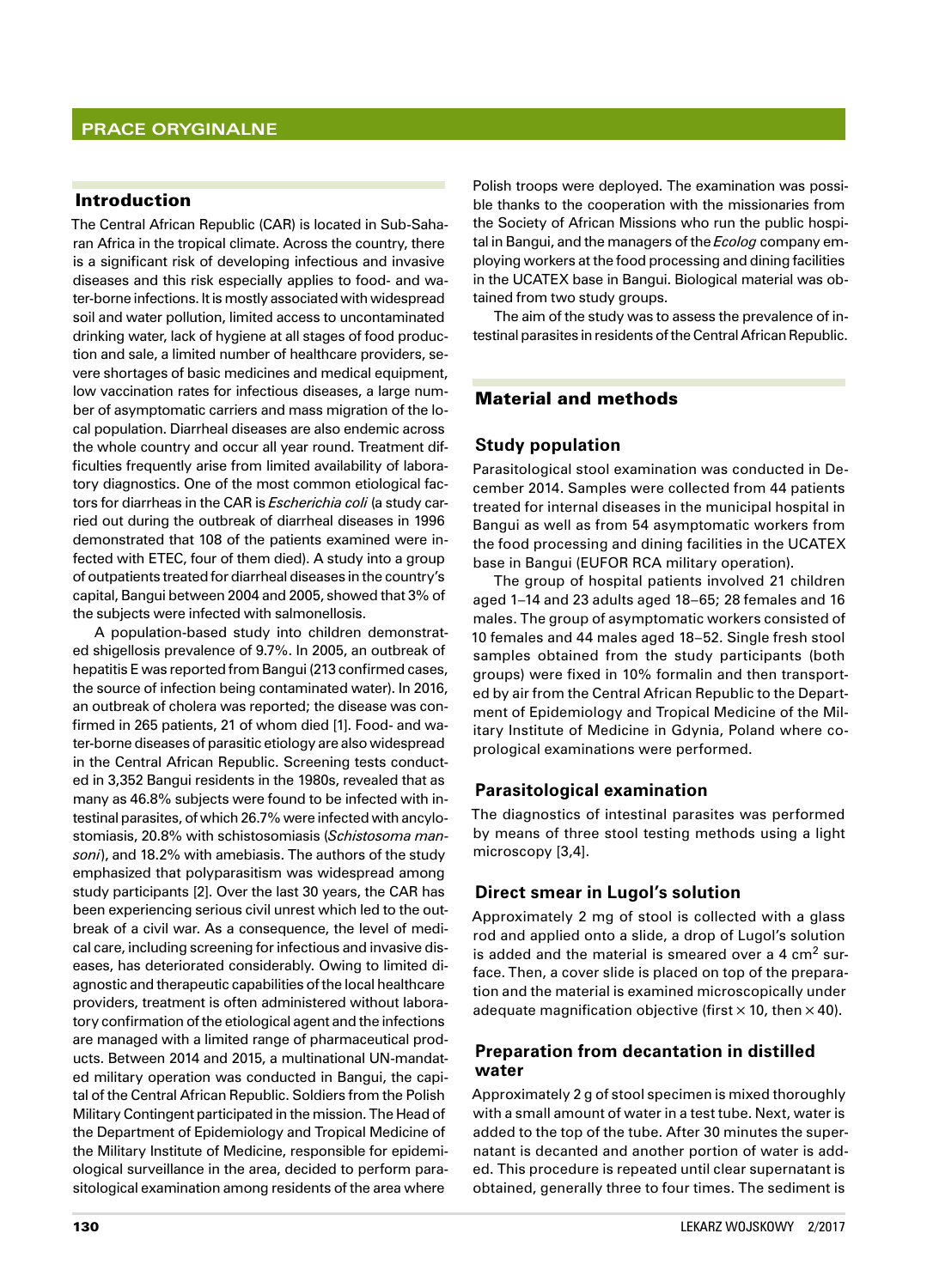# **Prace oryginalne**

| parasite infections           |                                                     | number<br>of infections | % of tested patients $(n=44)$ |
|-------------------------------|-----------------------------------------------------|-------------------------|-------------------------------|
| single parasite<br>infections | pathogenic parasites                                |                         |                               |
|                               | Entamoeba histolytica sensu lato                    | 3                       | 6.8                           |
|                               | Schistosoma mansoni                                 | $\overline{c}$          | 4.5                           |
|                               | Giardia intestinalis                                | 2                       | 4.5                           |
|                               | Ancylostoma diodenale/<br><b>Necator americanus</b> | $\overline{c}$          | 4.5                           |
|                               | Strongyloides fuelleborni                           | 1                       | 2.3                           |
|                               | Enterobius vermicularis                             | 1                       | 2.3                           |
|                               | non-pathogenic parasites                            |                         |                               |
|                               | Entamoeba coli                                      | 9                       | 20.5                          |
|                               | Blastocystis sp.                                    | 4                       | 9.1                           |
|                               | lodamoeba bütschlii                                 | 2                       | 4.5                           |
|                               | Endolimax nana                                      | $\overline{c}$          | 4.5                           |
| co-infections                 | Sm, AN, B                                           | 1                       | 2.3                           |
|                               | Ib, Ec, B                                           | 1                       | 2.3                           |
|                               | Sf, Ev                                              | 1                       | 2.3                           |
|                               | Eh, B                                               | 1                       | 2.3                           |
|                               | Eh, En                                              |                         | 2.3                           |
|                               | Ec, En                                              | 1                       | 2.3                           |

**Table 1. Intestinal parasitic infections in patients hospitalized in Bangui, CAR in December 2014 (n=44) Tabela 1. Zarażenia pasożytami jelitowymi u pacjentów hospitalizowanych w Bangui, RŚA w grudniu 2014 r. (n=44)**

*AN – Ancylostoma duodenale/Necator americanus, B – Blastocystis* sp.*, Eh – Entamoeba histolytica sensu lato, En – Endolimax nana, Ec – Entamoeba coli, Ev – Enterobius vermicularis, Ib – Iodamoeba bütschlii, Sf – Strongyloides fuelleborni*

then placed on a slide and stained with Lugol's solution for microscopic examination (×40 magnification).

#### **Preparation from Fülleborn's flotation**

Approximately 2 g of stool specimen is mixed with saturated NaCl solution in a test tube. Then, water is added to the top of the tube. A cover slide is placed gently on the top of the tube and in contact with the suspension. After 30 minutes the cover slide is gently removed with tweezers and placed the wet side down on a slide. The preparation is ready for microscopic examination (×10 magnification).

#### Results

The present study carried out to assess the prevalence of intestinal parasites among the residents of Bangui found intestinal parasitic infections in 20.5% of the hospital patients (9/44; 5/21 children and 4/23 adults; 7/28 females and 2/16 males) and in 11.1% of the asymptomatic workers (6/54 adults; 2/10 females and 4/44 males). The most commonly detected pathogens included *Entamoeba* 

*histolytica sensu lato* and *Schistosoma mansoni*. Apart from pathogenic parasites, non‑pathogenic protozoan infections were also found in both study groups (Table  $1-2$ ).

It is worth noting that none of the 54 employees working in the base was found to be infected with nematodes; this was associated with the implementation of appropriate preventive measures, i.e. the administration of a single dose of 400 mg albendazole once a year, a medication which proved to be effective in eliminating nematode infections. In contrast, nematode infections, including *Ancylostoma duodenale*/*Necator americanus* (Figure 1), *Strongyloides fuelleborni*, *Enterobius vermicularis*, were detected in the group of hospital patients, none of whom had received antiparasitic treatment. Infections caused by protozoa and trematodes were present in both groups, as these must be managed with different doses or different types of drugs (Table 3). Apart from infections caused by cosmopolitan pathogens, the study revealed infections with tropical parasites, including *Schistosoma mansoni* (Figure 2), an etiological factor for schistosomiasis, a neglected tropical disease which is endemic in the Central African Republic.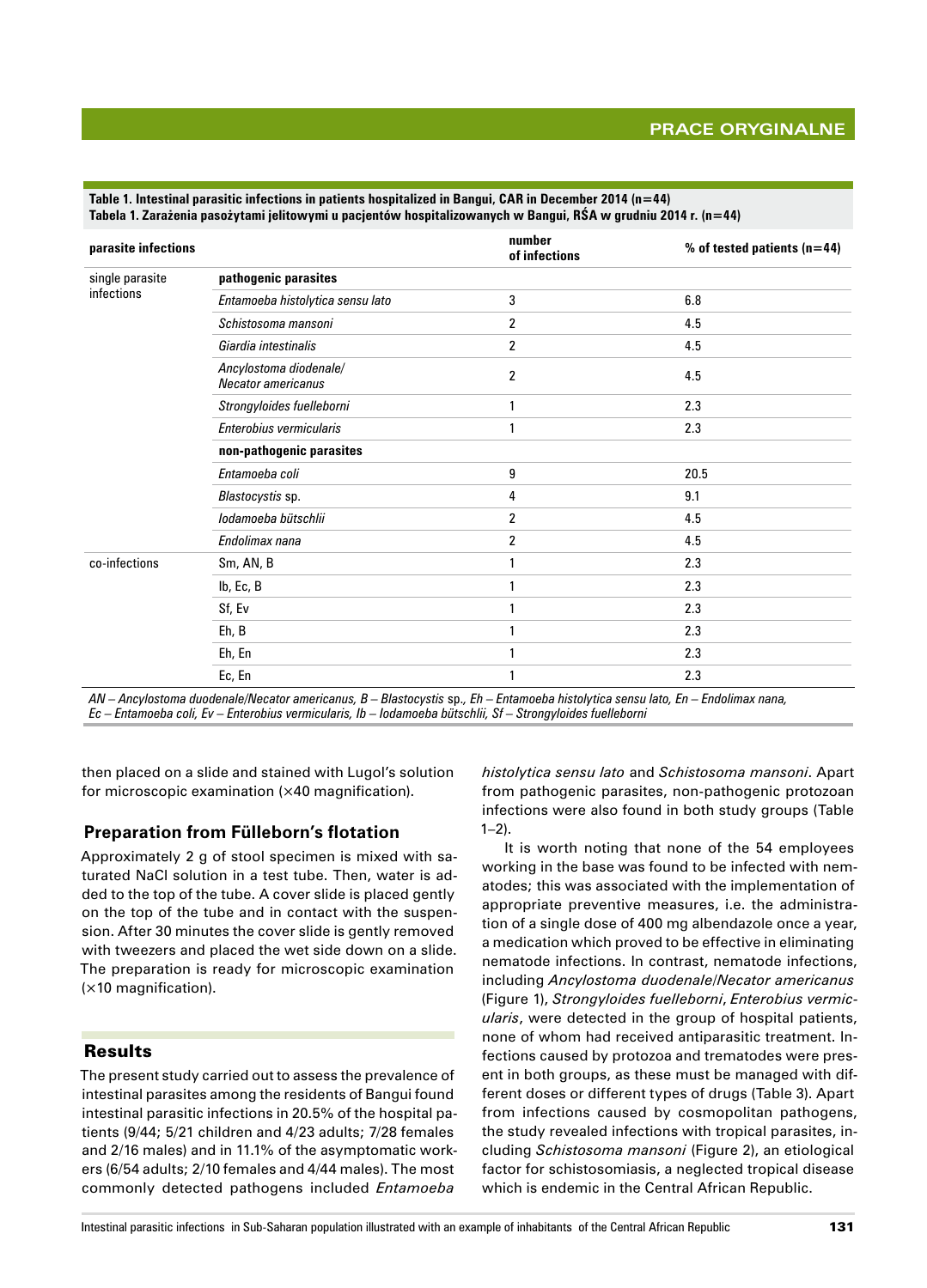**Table 2. Intestinal parasitic infections in workers of UCATEX base in Bangui, CAR in December 2014 (n=54) Tabela 2. Zarażenia pasożytami jelitowymi u pracowników bazy UCATEX w Bangui, RŚA w grudniu 2014 r. (n=54)**

| parasite infections        |                                  | number of infections | % of tested workers ( $n=54$ ) |
|----------------------------|----------------------------------|----------------------|--------------------------------|
| single parasite infections | pathogenic parasites             |                      |                                |
|                            | Entamoeba histolytica sensu lato | 3                    | 5.6                            |
|                            | Schistosoma mansoni              | 2                    | 3.7                            |
|                            | Giardia intestinalis             |                      | 1.8                            |
|                            | non-pathogenic parasites         |                      |                                |
|                            | Entamoeba coli                   | 9                    | 16.7                           |
|                            | Endolimax nana                   |                      | 13.0                           |
|                            | Blastocystis sp.                 | 3                    | 5.6                            |
|                            | lodamoeba bütschlii              |                      | 1.8                            |
| co-infections              | Eh, Ec                           |                      | 1.8                            |
|                            | Sm, Ec                           |                      | 1.8                            |
|                            | Gi, Ec, En                       |                      | 1.8                            |
|                            | Ec, En, Ib                       |                      | 1.8                            |

*Eh – Entamoeba histolytica sensu lato, En – Endolimax nana, Ec – Entamoeba coli, Gi – Giardia intestinalis, Ib – Iodamoeba bütschlii, Sm – Schistosoma mansoni*



**Figure 1.** Ancylostoma duodenale/Necator americanus egg. Source: Zakład Epidemiologii i Medycyny Tropikalnej WIM

**Rycina 1.** Jajo *Ancylostoma duodenale*/*Necator americanus.* Źródło: Zakład Epidemiologii i Medycyny Tropikalnej WIM



**Figure 2.** Schistosoma mansoni eggs. Source: Zakład Epidemiologii i Medycyny Tropikalnej WIM

**Rycina 2.** Jaja *Schistosoma mansoni.* Źródło: Zakład Epidemiologii i Me‑ dycyny Tropikalnej WIM

#### **Discussion**

In the developing countries, mass deworming is usually carried out by administering the WHO-recommended drugs [5]. As a rule, the World Health Organization recommends the administration of single doses of albendazole or mebendazole; this strategy is primarily aimed at the eradication of roundworm infections [6]. Unfortunately, sometimes it proves ineffective. For example,

parasitological examination of more than 8,000 children from 30 districts of Rwanda, Sub‑Saharan Africa, found that 66% of the subjects were infected with soil transmitted helminths. A study conducted one year after the administration of the WHO‑recommended antihelminthic drugs demonstrated that the prevalence rates of ascariasis and trichuriasis fell only by 14%, while the prevalence of *Ancylostoma duodenale*/*Necator americanus*  infections increased by 72% [7]. A successful infection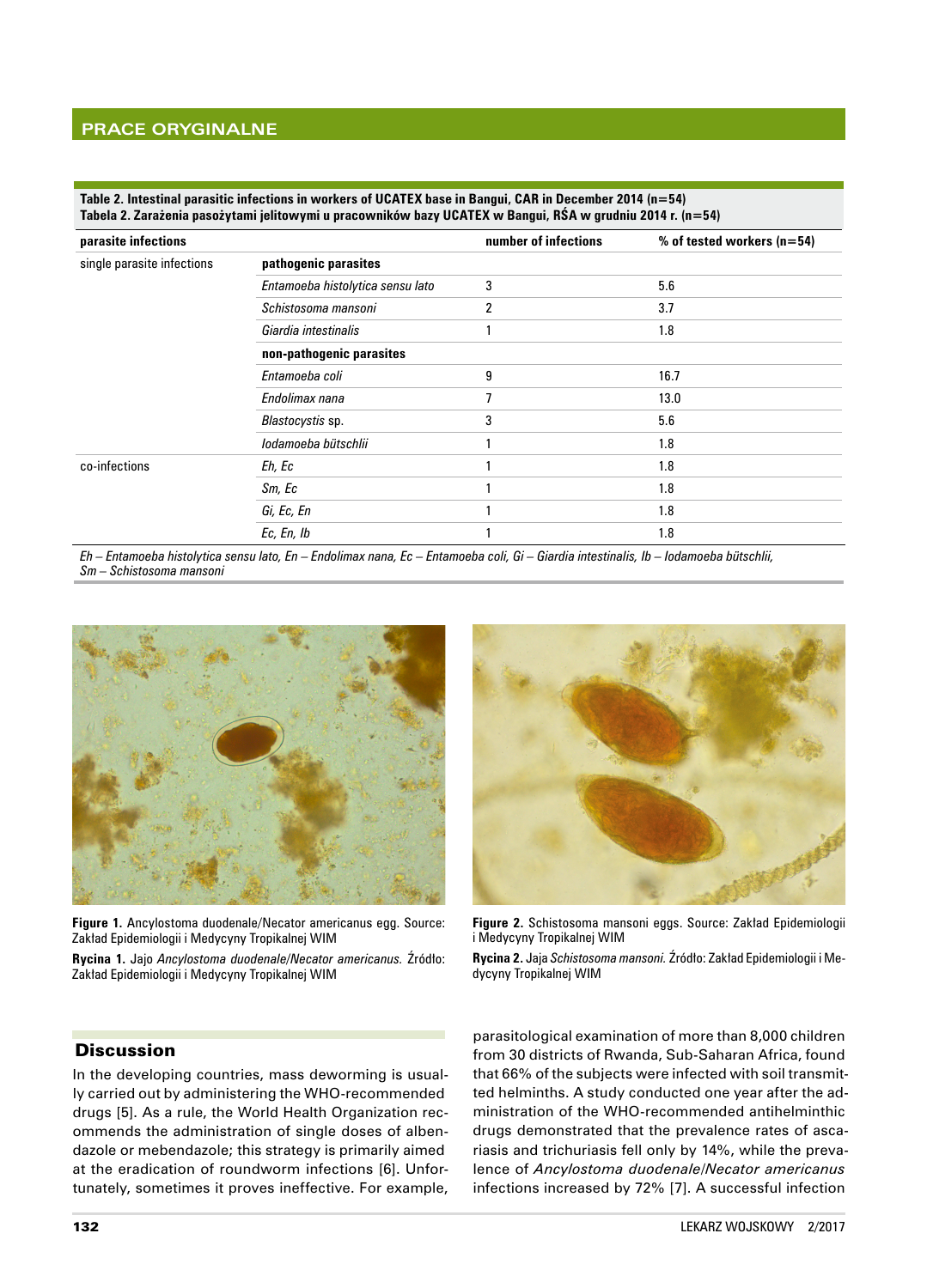| Table 3. Treatment of intestinal parasitic infections<br>Tabela 3. Leczenie zarażeń pasożytami jelitowymi         |                                                                                                                                                                                                                                                                                                                                                              |  |  |
|-------------------------------------------------------------------------------------------------------------------|--------------------------------------------------------------------------------------------------------------------------------------------------------------------------------------------------------------------------------------------------------------------------------------------------------------------------------------------------------------|--|--|
| intestinal parasite                                                                                               | treatment                                                                                                                                                                                                                                                                                                                                                    |  |  |
| protozoa                                                                                                          |                                                                                                                                                                                                                                                                                                                                                              |  |  |
| Entamoeba histolytica                                                                                             |                                                                                                                                                                                                                                                                                                                                                              |  |  |
| intestinal colonisation<br>(asymptomatic carrier)                                                                 | paromomycin - 8-12 mg/kg orally 3 times a day for 7 days                                                                                                                                                                                                                                                                                                     |  |  |
| amebic colitis                                                                                                    | metronidazole $-750$ mg orally 3 times a day for 10 days (adults and children $>$ 12 years)<br>children $<$ 12 years 30-50 mg/kg in 3 doses for 10 days                                                                                                                                                                                                      |  |  |
| amebic liver abscess                                                                                              | metronidazole – 750 mg orally or <i>i.v.</i> 3 times a day for 10 days (adults and children $>$ 12 years)<br>children $<$ 12 years 30-50 mg/kg in 3 doses for 10 days                                                                                                                                                                                        |  |  |
| Giardia intestinalis                                                                                              | metronidazole 250 mg orally 3 times a day for 5-7 days or 500 mg orally 2 times a day for 5 days<br>(adults and children >12 years)<br>250 mg orally 2 times a day for 5 days (10-12 years)<br>125 mg orally 3 times a day for 5 days (6-10 years)<br>125 mg orally 2 times a day for 5 days (2-5 years)]<br>children <2 years $1 \times 5$ mg/kg for 5 days |  |  |
| non-pathogenic protozoa:<br>lodamoeba bütschlii, Entamoeba coli,<br>Endolimax nana<br><b>Blastocystis hominis</b> | in case of intestinal symptoms (nausea, vomiting, stomachache, diarrhea) – metronidazole 250 mg<br>orally 3 times a day for 5–7 days or 500 mg orally 2 times a day for 5 days (adults and children >12 years)<br>dosage in younger children similarly to Giardia intestinalis infections                                                                    |  |  |
| nematodes                                                                                                         |                                                                                                                                                                                                                                                                                                                                                              |  |  |
| Necator americanus/Ancylostoma<br>duodenale                                                                       | albendazole 400 mg orally once $(>2$ years)<br>200 mg orally once (children 1-2 years)                                                                                                                                                                                                                                                                       |  |  |
| Enterobius vermicularis                                                                                           | albendazole 400 mg orally once (>2 years)<br>200 mg orally once (children 1-2 years)<br>treatment to be repeated after 2 weeks                                                                                                                                                                                                                               |  |  |
| Strongyloides fuelleborni                                                                                         | ivermectin 200 $\mu$ g/kg orally once a day for 2 days<br>or<br>albendazole 400 mg orally 2 times a day for 10-14 days                                                                                                                                                                                                                                       |  |  |
| trematodes                                                                                                        |                                                                                                                                                                                                                                                                                                                                                              |  |  |
| Schistosoma mansoni                                                                                               | praziguantel 20 mg/kg orally 2 times for one day                                                                                                                                                                                                                                                                                                             |  |  |
|                                                                                                                   | Source: Kappagoda S, Singh U, Blackburn BG. Antiparisitic therapy. Mayo Clin Proc, 2011; 86 (6): 561–583                                                                                                                                                                                                                                                     |  |  |

control strategy to prevent transmission of intestinal parasitic infections should be based on prevention and regular chemotherapy aiming at lowering the morbidity in local populations [8].

In South Korea, for example, a drastic decrease in the prevalence of parasitic infections was possible thanks to the introduction of the nationwide epidemiological surveillance and regular administration of targeted antihelminthic chemotherapy. The first study conducted in 1971 presented the overall helminth egg positive rate of 84% among Koreans. Regular preventive measures (diagnostics and antiparasitic treatment) led to a dramatic decrease in the overall helminth egg positive rate down to 2.4% in 1997 [9]. The deworming programs run by the World Health Organization are primarily aiming at selected population groups, especially pre‑school and school children and women of the reproductive age [8]. Owing to a large diversity of pathogens found in the Third World countries, it seems that

the preventive deworming with single dose chemotherapy (albendazole 400 mg or 500 mg mebendazole) may not prove very effective in eradicating intestinal parasites. If mass deworming should become successful, a more comprehensive treatment is needed (albendazole 400 mg one dose, metronidazole 250 mg three times a day for five days, and praziquantel 5–25 mg/kg one dose), especially for the management of a large number of infections or infections caused by a variety of different pathogens (nematodes, cestodes, trematodes or protozoa).

# **Conclusions**

A wide variety of intestinal parasites found in Sub‑Saharan Africa requires regular screening of the local population in order to implement a targeted antiparasitic therapy instead of the WHO‑recommended deworming